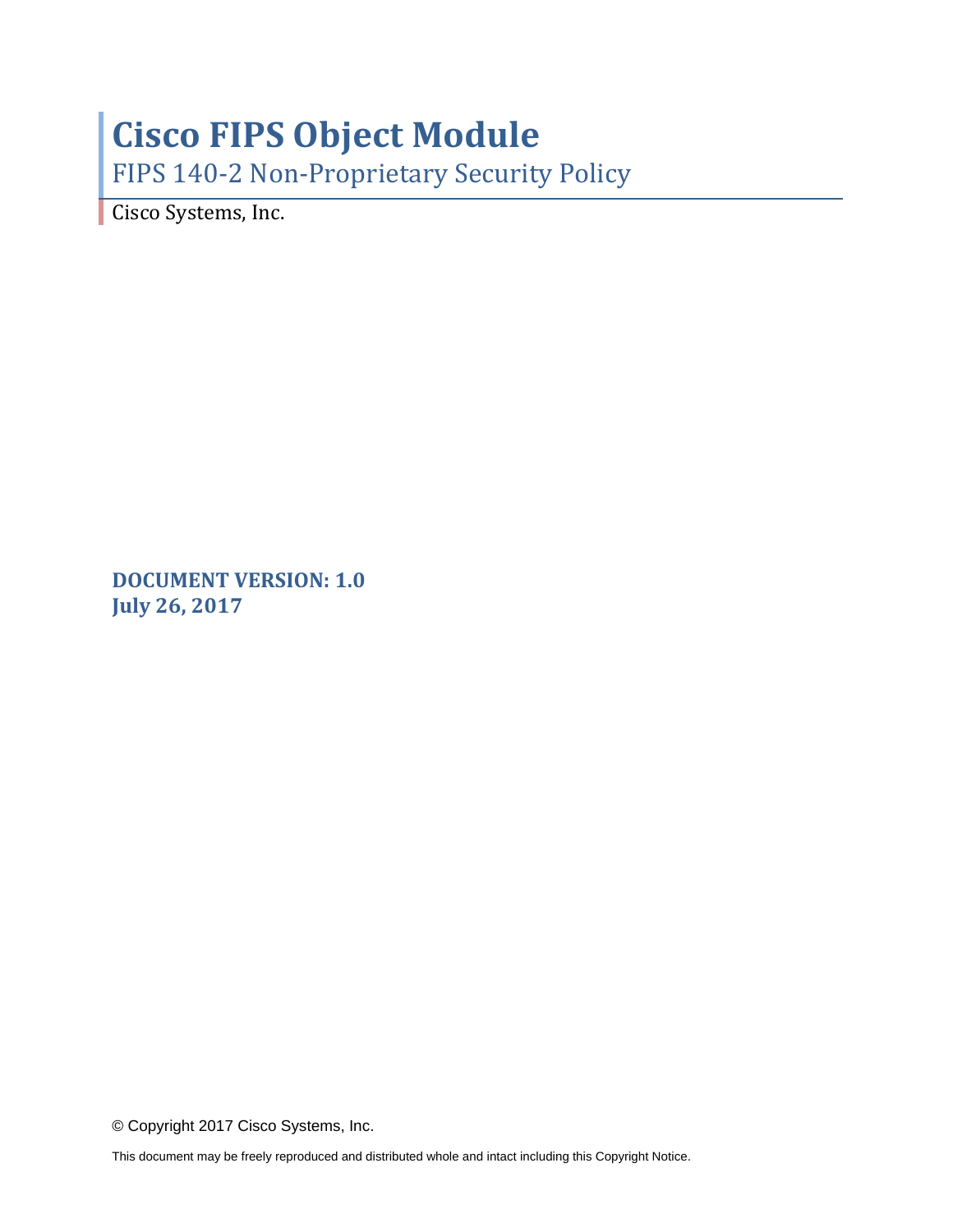# **Table of Contents**

### 1 INTRODUCTION1

| 1.1                     |                                                               |  |
|-------------------------|---------------------------------------------------------------|--|
| 1.2                     |                                                               |  |
| 1.3                     |                                                               |  |
| 1.4                     |                                                               |  |
| 1.5                     |                                                               |  |
| $\overline{2}$          |                                                               |  |
| 3                       |                                                               |  |
| 3.1                     |                                                               |  |
| 3.2                     |                                                               |  |
| 3.3                     |                                                               |  |
| 3.4                     |                                                               |  |
|                         | 3.4.1                                                         |  |
|                         | Non-FIPS Approved Algorithms Allowed in FIPS Mode  8<br>3.4.2 |  |
| 3.5                     |                                                               |  |
| 3.5.1                   |                                                               |  |
|                         | 3.5.2                                                         |  |
|                         | 3.5.3                                                         |  |
|                         | 3.5.4                                                         |  |
| 3.6                     |                                                               |  |
|                         |                                                               |  |
| $\overline{\mathbf{4}}$ |                                                               |  |
| 4.1                     |                                                               |  |
| 4.2                     |                                                               |  |
|                         |                                                               |  |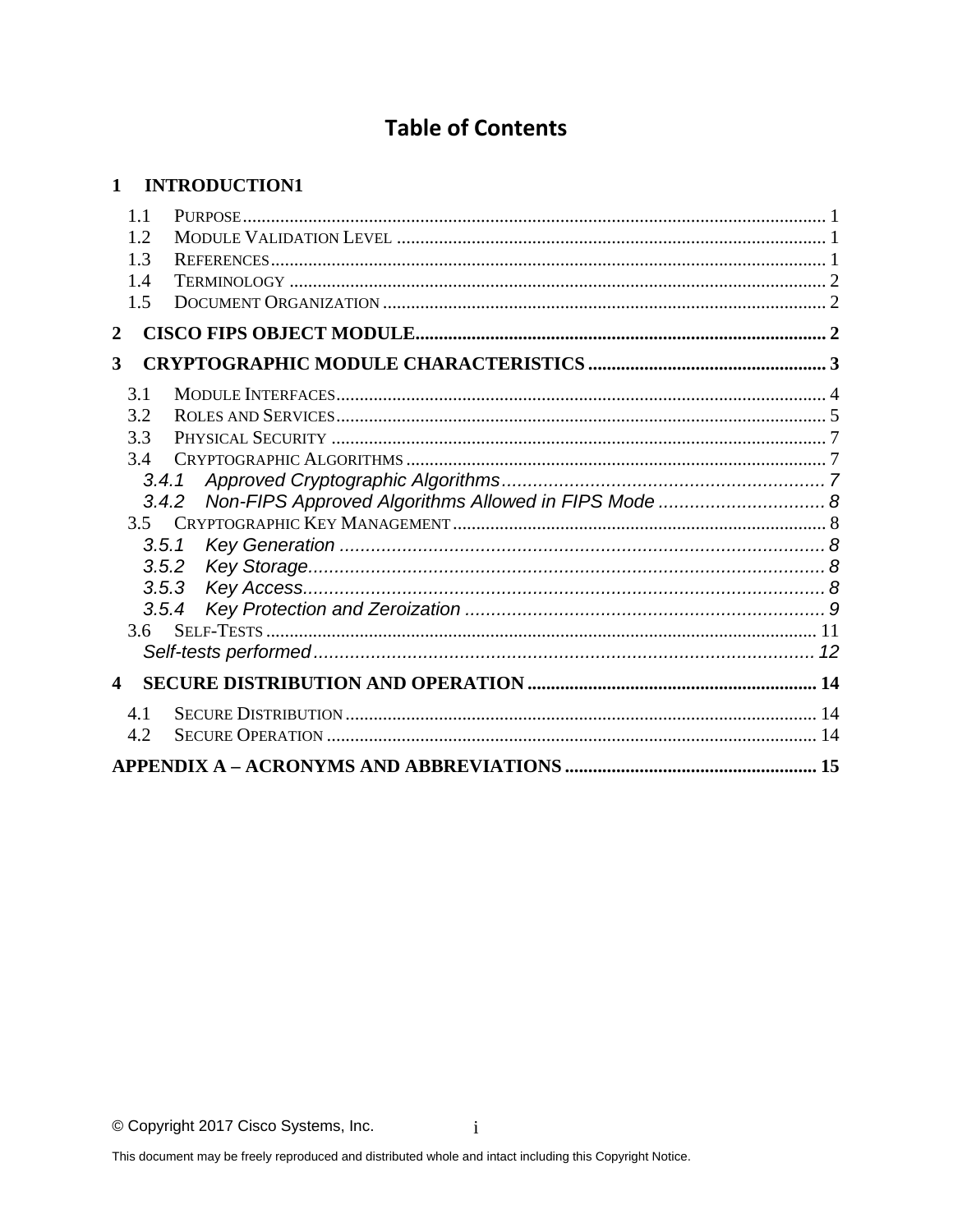## <span id="page-2-0"></span>**1 Introduction**

#### <span id="page-2-1"></span>*1.1 Purpose*

This document is the non-proprietary Cryptographic Module Security Policy for the Cisco FIPS Object Module (FOM). This security policy describes how the FOM (Software Version: 6.2) meets the security requirements of FIPS 140-2, and how to operate it in a secure FIPS 140-2 mode. This policy was prepared as part of the Level 1 FIPS 140-2 validation of the Cisco FIPS Object Module.

FIPS 140-2 (Federal Information Processing Standards Publication 140-2 — *Security Requirements for Cryptographic Modules*) details the U.S. Government requirements for cryptographic Modules. More information about the FIPS 140-2 standard and validation program is available on the NIST website at [http://csrc.nist.gov/groups/STM/index.html.](http://csrc.nist.gov/groups/STM/index.html)

#### <span id="page-2-2"></span>*1.2 Module Validation Level*

| No.                         | <b>Area Title</b>                                       | Level |
|-----------------------------|---------------------------------------------------------|-------|
|                             | Cryptographic Module Specification                      |       |
| $\mathcal{D}_{\mathcal{L}}$ | Cryptographic Module Ports and Interfaces               |       |
| 3                           | Roles, Services, and Authentication                     |       |
| 4                           | <b>Finite State Model</b>                               |       |
| 5                           | <b>Physical Security</b>                                | N/A   |
| 6                           | <b>Operational Environment</b>                          |       |
| 7                           | Cryptographic Key management                            |       |
| 8                           | Electromagnetic Interface/Electromagnetic Compatibility |       |
| 9                           | Self-Tests                                              |       |
| 10                          | Design Assurance                                        | 3     |
| 11                          | Mitigation of Other Attacks                             | N/A   |
|                             | <b>Overall Module validation level</b>                  |       |

The following table lists the level of validation for each area in the FIPS PUB 140-2.

#### **Table 1 – Module Validation Level**

#### <span id="page-2-3"></span>*1.3 References*

This document deals only with operations and capabilities of the Cisco FIPS Object Module in the technical terms of a FIPS 140-2 cryptographic Module security policy. More information is available from the following sources:

For answers to technical or sales related questions please refer to the contacts listed on the Cisco Systems website at [www.cisco.com.](http://www.cisco.com/)

The NIST Validated Modules website

[\(http://csrc.nist.gov/groups/STM/cmvp/validation.html\)](http://csrc.nist.gov/groups/STM/cmvp/validation.html) contains contact information for answers to technical or sales-related questions for the Module.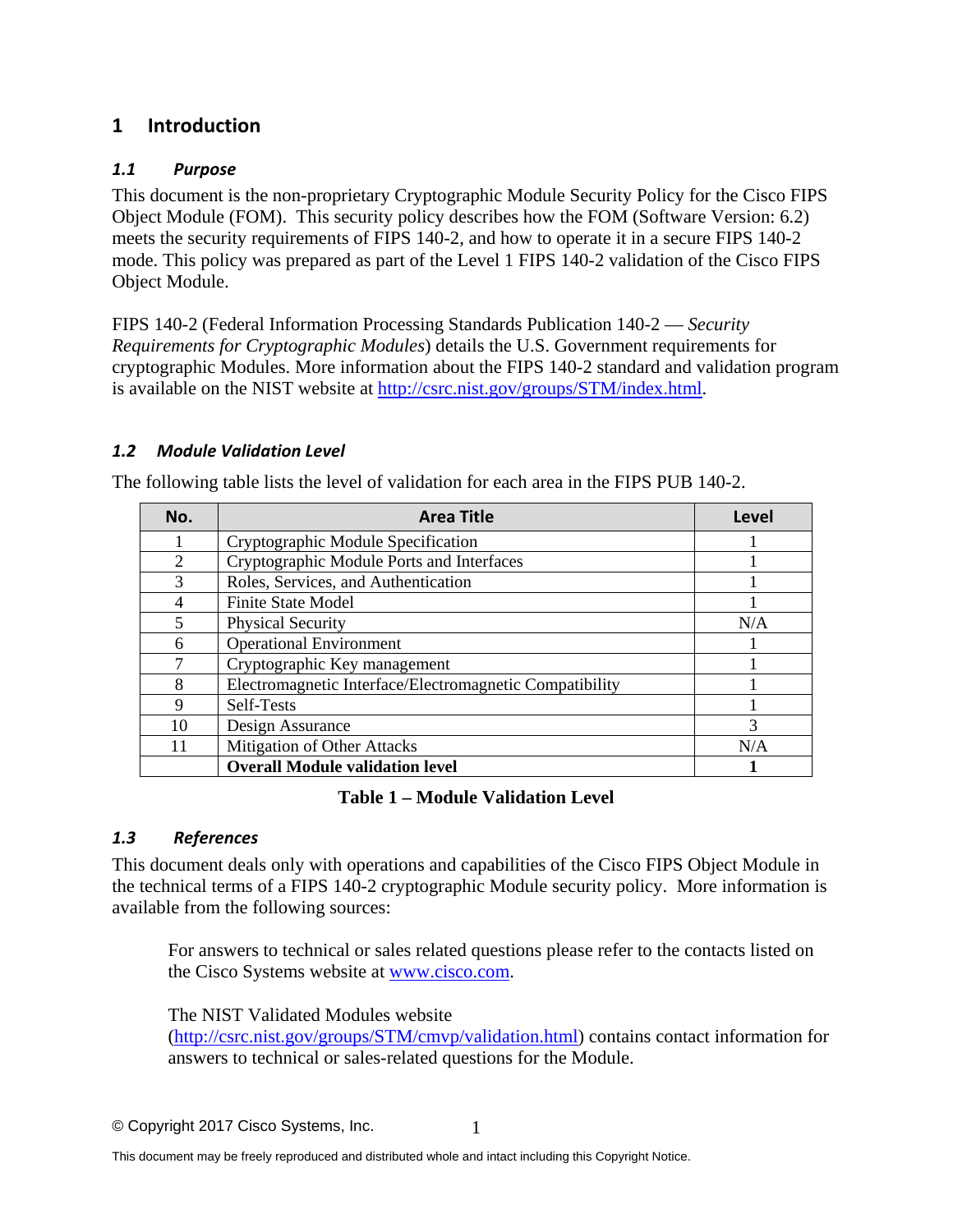#### <span id="page-3-0"></span>*1.4 Terminology*

<span id="page-3-1"></span>In this document, the Cisco FIPS Object Module is referred to as FOM or the Module.

#### *1.5 Document Organization*

The Security Policy document is part of the FIPS 140-2 Submission Package. In addition to this document, the Submission Package contains:

- Vendor Evidence document
- Finite State Machine
- Other supporting documentation as additional references

This document provides an overview of the Cisco FIPS Object Module and explains the secure configuration and operation of the Module. This introduction section is followed by Section 2, which details the general features and functionality of the Module. Section 3 specifically addresses the required configuration for the FIPS-mode of operation.

With the exception of this Non-Proprietary Security Policy, the FIPS 140-2 Validation Submission Documentation is Cisco-proprietary and is releasable only under appropriate nondisclosure agreements. For access to these documents, please contact Cisco Systems.

# <span id="page-3-2"></span>**2 Cisco FIPS Object Module**

The Cisco FIPS Object Module is a software library that provides cryptographic services to a vast array of Cisco's networking and collaboration products.

The Module provides FIPS 140 validated cryptographic algorithms and KDF functionality for services such as IPSec (IKEv2), SRTP, SSH, TLS, and SNMPv3. The Module does not directly implement any of these protocols, instead it provides the cryptographic primitives and functions to allow a developer to implement the various protocols. These protocols have not been reviewed or tested by either the CAVP or the CMVP.

The Module is based on the OpenSSL FIPS canister with additions to support Suite B algorithms.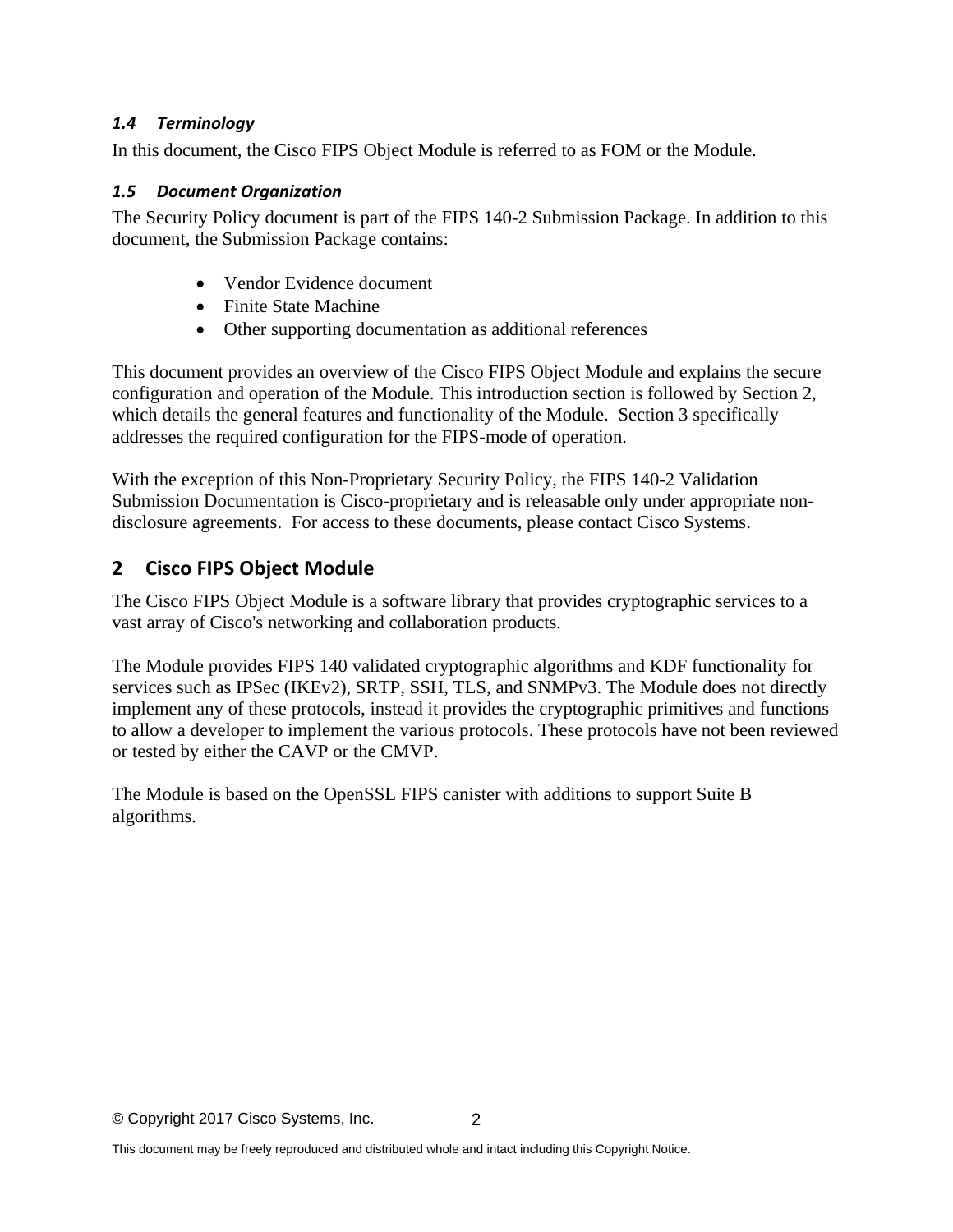<span id="page-4-0"></span>**3 Cryptographic Module Characteristics**



**Figure 1 – FOM block diagram**

The Module is a multi-chip standalone cryptographic Module. For the purposes of the FIPS 140- 2 level 1 validation, the FOM is a single object Module file named fipscanister.o (Linux / FreeBSD Android) or fipscanister.lib (Microsoft Windows). The object code in the object Module file is incorporated into the runtime executable application at the time the binary executable is generated. The Module performs no communications other than with the consuming application (the process that invokes the Module services via the Module's API).

The Module's logical block diagram is shown in Figure 1 above. The dashed red border denotes the logical cryptographic boundary of the Module. The physical cryptographic boundary of the Module is the enclosure of the system on which it is executing and is denoted by the solid black border.

© Copyright 2017 Cisco Systems, Inc. 3 This Module was tested on the following platforms for the purposes of this FIPS validation: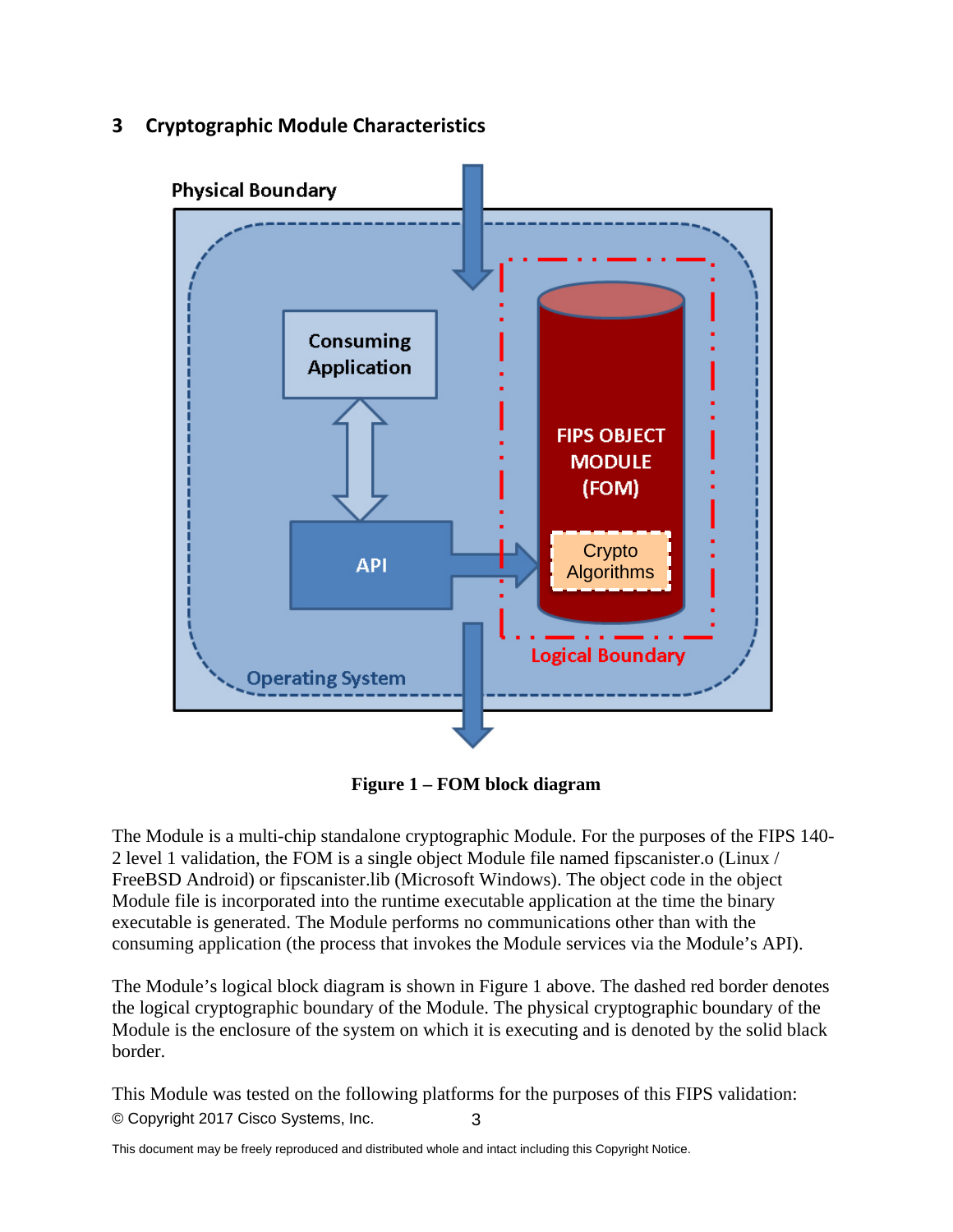|                |                          | <b>Operating</b> |                                          |
|----------------|--------------------------|------------------|------------------------------------------|
| #              | <b>Platform</b>          | System           | <b>Processor</b>                         |
|                | Google Nexus 5x          | Android 3.10     | ARM v8                                   |
| $\overline{2}$ | Apple iPad Air 2         | Apple iOS 9      | ARM <sub>v8</sub>                        |
| 3              | Supermicro Intel Xeon E5 | FreeBSD 10.3     | Intel Xeon                               |
| $\overline{4}$ | Lenovo M900              | Linux $3.10$     | Intel Core i5                            |
| 5              | Lenovo M900              | Linux $3.10$     | Intel Core i5 (with AES-NI)              |
| 6              | Cisco WLC 5508           | Linux $3.10$     | MIPS <sub>64</sub>                       |
| $\tau$         | Cisco ASA FPR-2100       | Linux $3.10$     | MIPS 64 (little Endian – with assembler) |
| 8              | Cisco WLC 5508           | Linux $2.6$      | MIPS $64$ (big Endian – with assembler)  |
| 9              | Lenovo M900              | MS Windows 10    | Intel Core i5                            |
| 10             | Lenovo M900              | MS Windows 10    | Intel Core i5 (with AES-NI)              |
| 11             | Cisco UCS C220 M4        | FreeBSD 10.3     | Intel Xeon E5                            |

#### **Table 2 – Tested Operational Environments (OEs)**

#### <span id="page-5-0"></span>*3.1 Module Interfaces*

The physical ports of the Module are the same as the system on which it is executing. The logical interface is a C-language application program interface (API).

The Data Input interface consists of the input parameters of the API functions. The Data Output interface consists of the output parameters of the API functions. The Control Input interface consists of the actual API functions. The Status Output interface includes the return values of the API functions.

The Module provides a number of physical and logical interfaces to the application (and the device upon which it is running), and the physical interfaces provided by the Module are mapped to the following FIPS 140-2 defined logical interfaces: data input, data output, control input, and status output. The logical interfaces and their mapping are described in the following table:

| <b>Interface</b>     | <b>Description</b>                                                                                                                                     |  |
|----------------------|--------------------------------------------------------------------------------------------------------------------------------------------------------|--|
| Data Input           | API input parameters - plaintext and/or ciphertext data                                                                                                |  |
| Data Output          | API output parameters - plaintext and/or ciphertext data                                                                                               |  |
| <b>Control Input</b> | API function calls - function calls, or input arguments that specify commands and<br>control data used to control the operation of the Module          |  |
| <b>Status Output</b> | API return codes- function return codes, error codes, or output arguments that<br>receive status information used to indicate the status of the Module |  |
| <b>Power</b>         | Not Applicable                                                                                                                                         |  |

#### **Table 3 – FIPS 140-2 Logical Interfaces**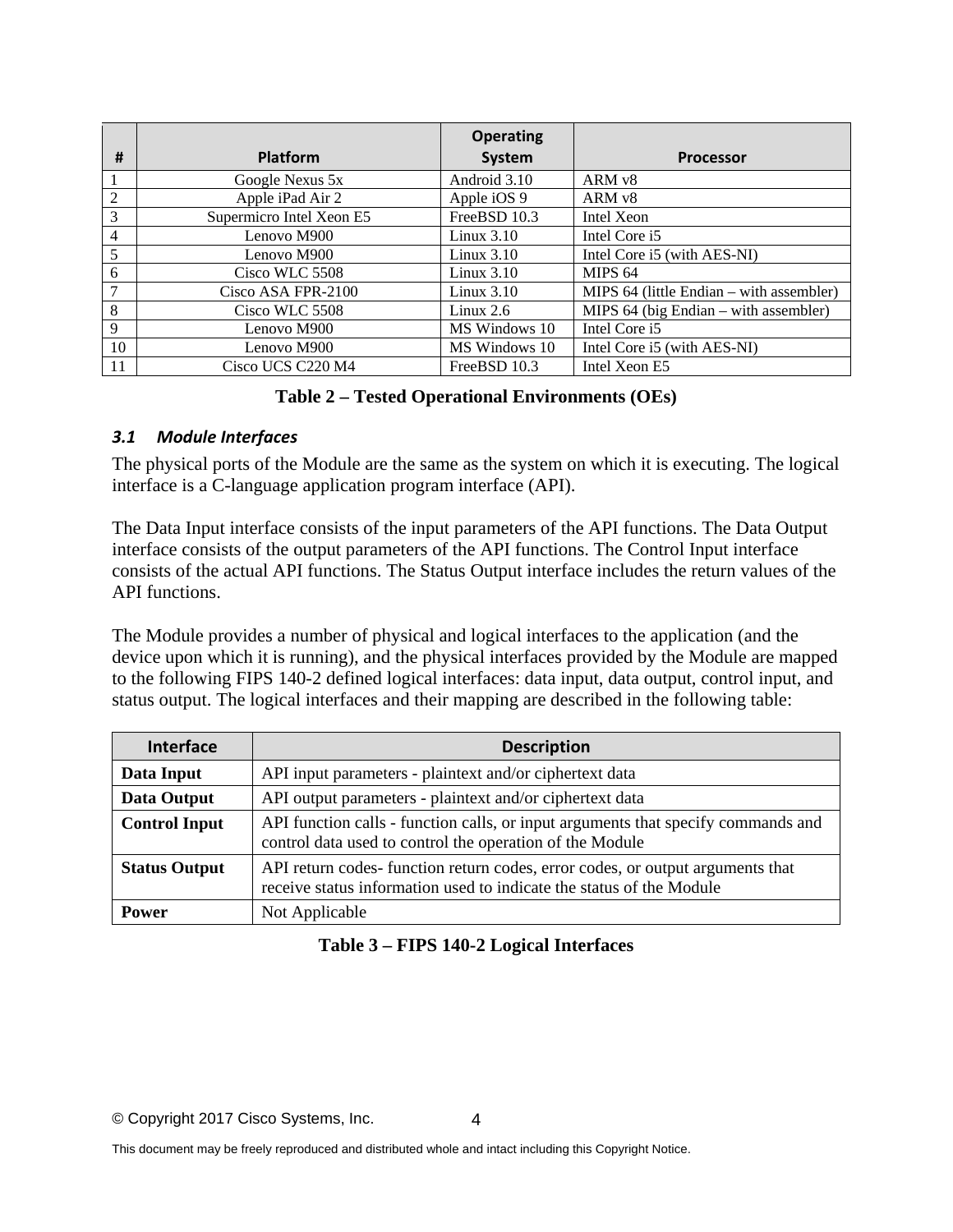#### <span id="page-6-0"></span>*3.2 Roles and Services*

The Module meets all FIPS 140-2 level 1 requirements for Roles and Services, implementing both Crypto-User and Crypto-Officer roles. As allowed by FIPS 140-2, the Module does not support user authentication for those roles. Only one role may be active at a time and the Module does not allow concurrent operators.

The User and Crypto Officer roles are implicitly assumed by the entity accessing services implemented by the Module. The Crypto Officer can install and initialize the Module. The Crypto Officer role is implicitly entered when installing the Module or performing system administration functions on the host operating system.

- User Role: Loading the Module and calling any of the API functions. This role has access to all of the services provided by the Module.
- Crypto-Officer Role: All of the User Role functionality as well as installation of the Module on the host computer system. This role is assumed implicitly when the system administrator installs the Module library file.

The following table lists the approved or non-approved but allowed services available in FIPS Approved mode.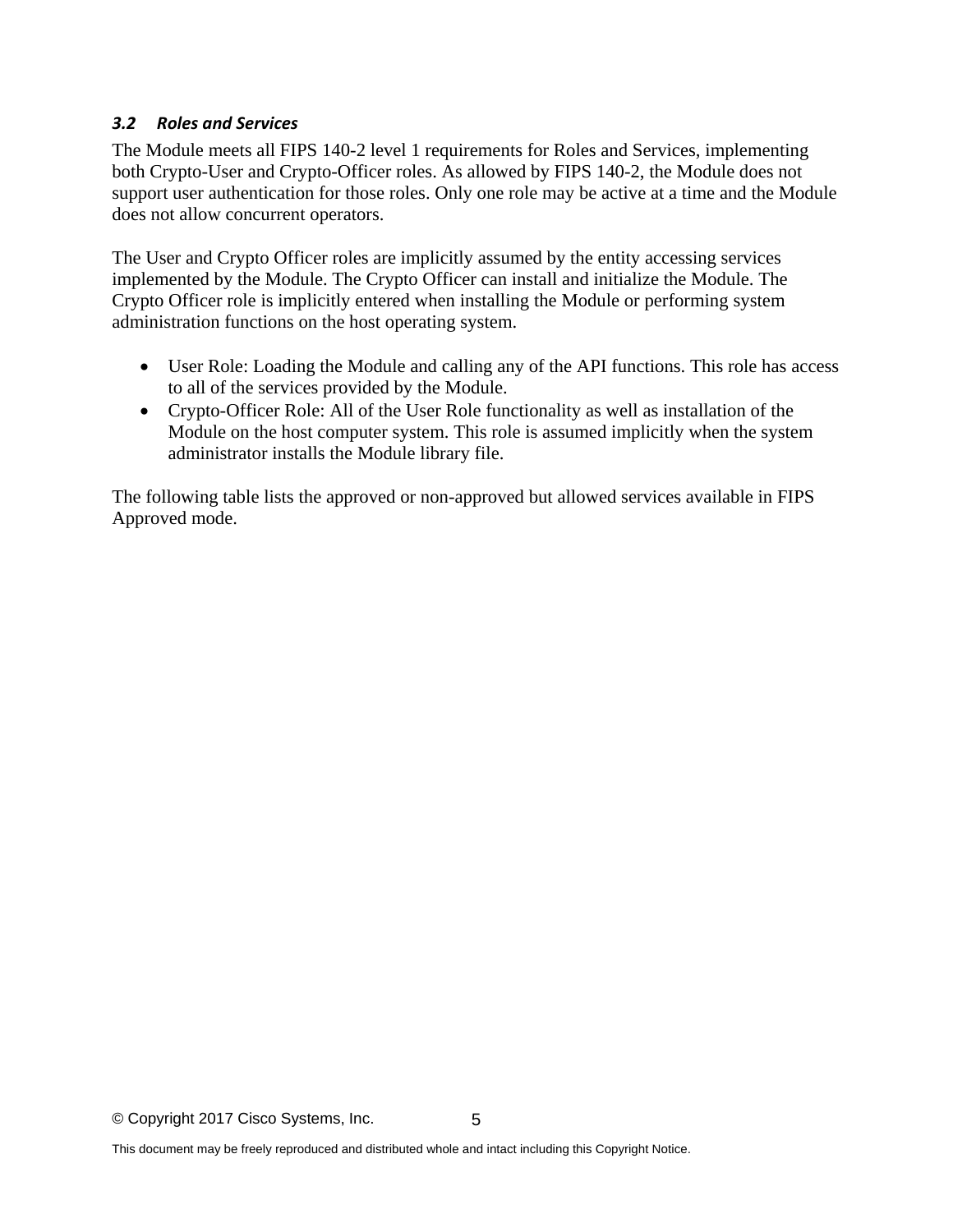| <b>Service</b><br><b>Role</b>                       |                                                                           | <b>CSP</b>                                                  | <b>Access</b> |  |
|-----------------------------------------------------|---------------------------------------------------------------------------|-------------------------------------------------------------|---------------|--|
| <b>Module Installation</b>                          | Crypto Officer                                                            | None                                                        |               |  |
| Symmetric<br>encryption/decryption                  | Symmetric keys AES, AES-<br>User, Crypto Officer<br>XTS, 3-key Triple-DES |                                                             | Execute       |  |
| Symmetric legacy<br>decryption                      | User, Crypto Officer                                                      | 2-key Triple-DES                                            | Execute       |  |
| <b>Symmetric Digest</b>                             | User, Crypto Officer                                                      | <b>AES CMAC key</b>                                         | Execute       |  |
| Key transport                                       | User, Crypto Officer                                                      | Asymmetric private key RSA                                  | Execute       |  |
| Key agreement                                       | User, Crypto Officer                                                      | DH and ECDH private key                                     | Execute       |  |
| Digital signature                                   | User, Crypto Officer                                                      | Asymmetric private key RSA,<br>DSA, ECDSA                   | Execute       |  |
| Key Generation<br>(Asymmetric)                      | User, Crypto Officer                                                      | Asymmetric keys DSA,<br>Write/execute<br>ECDSA, and RSA     |               |  |
| Key Generation<br>(Symmetric)                       | User, Crypto Officer                                                      | Symmetric keys AES, Triple-<br><b>DES</b>                   | Write/execute |  |
| Key Derivation                                      | User, Crypto Officer                                                      | AES, Shared Secret, HMAC                                    | Write/execute |  |
| Keyed Hash (HMAC)<br>User, Crypto Officer           |                                                                           | HMAC key<br>(Key sizes must be a minimum<br>of $112$ -bits) | Execute       |  |
| Message digest (SHS)                                | User, Crypto Officer                                                      | None                                                        | N/A           |  |
| Random number<br>User, Crypto Officer<br>generation |                                                                           | Seed/entropy input,<br>V, C, and Key                        | Write/execute |  |
| Show status                                         | User, Crypto Officer<br>None                                              |                                                             | N/A           |  |
| Module initialization                               | User, Crypto Officer                                                      | N/A<br>None                                                 |               |  |
| Perform Self-test                                   | User, Crypto Officer                                                      | None                                                        | N/A           |  |
| Zeroization                                         | User, Crypto Officer                                                      |                                                             | N/A           |  |

**Table 4 – Roles, Services, and Keys (Approved Mode)**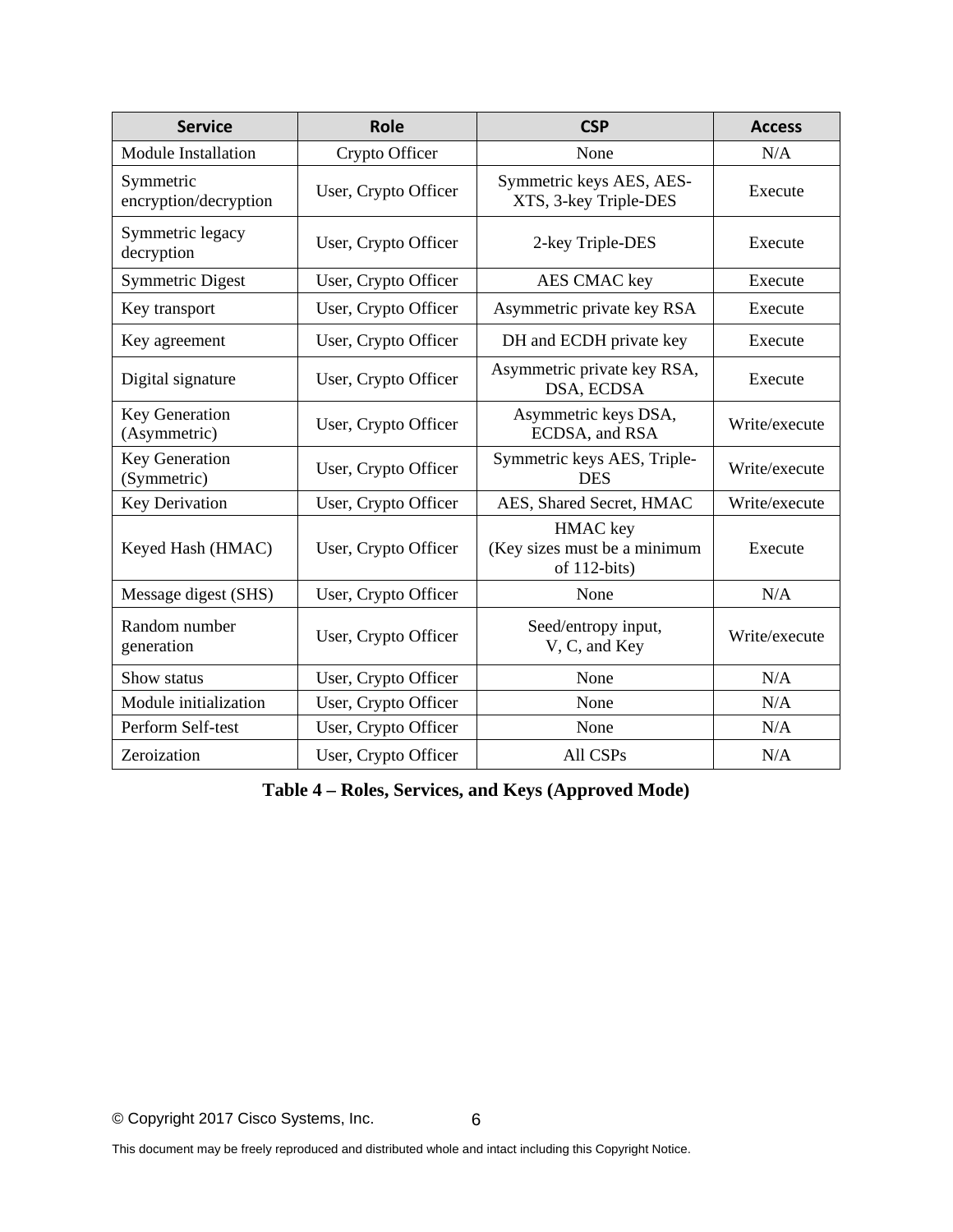The following table lists the non-Approved services available in non-approved mode.

| <b>Service</b>                                                      | <b>Role</b>             | <b>CSP</b>                                      | <b>Access</b> |
|---------------------------------------------------------------------|-------------------------|-------------------------------------------------|---------------|
| Random number generation (as per<br>the DRBG defined in SP 800-90A) | User, Crypto<br>Officer | Seed/entropy input,<br>V, C, and Key            | Write/execute |
| Keyed Hash (HMAC)                                                   | User, Crypto<br>Officer | HMAC key<br>(Key sizes less than<br>$112-bits)$ | Execute       |
| Symmetric legacy encryption                                         | User, Crypto<br>Officer | 2-key Triple-DES                                | Execute       |
| Legacy digital signature                                            | User, Crypto<br>Officer | Asymmetric<br>private key RSA                   | Execute       |

#### **Table 5 – Roles, Services, and Keys (Non-Approved Mode)**

#### <span id="page-8-0"></span>*3.3 Physical Security*

<span id="page-8-1"></span>The Module is comprised of software only and thus does not claim any physical security.

#### *3.4 Cryptographic Algorithms*

The Module implements a variety of approved and non-approved algorithms.

#### <span id="page-8-2"></span>**3.4.1 Approved Cryptographic Algorithms**

The Module supports the following FIPS 140-2 approved algorithm implementations:

| <b>Algorithm</b>         | <b>Algorithm Certificate Numbers</b> |
|--------------------------|--------------------------------------|
| <b>AES</b>               | 4233, 4234, 4235, 4236, 4237         |
| <b>CCM</b>               | 4233, 4234                           |
| <b>CVL</b>               | 981, 982, 983, 984                   |
| SP 800-90A DRBG          | 1316, 1317                           |
| <b>DSA</b>               | 1129, 1130                           |
| <b>ECDSA</b>             | 978, 979                             |
| <b>HMAC</b>              | 2771, 2772, 2773, 2774, 2775, 2776   |
| <b>KBKDF</b> (SP800-108) | 108, 109                             |
| <b>RSA</b>               | 2285, 2286                           |
| <b>SHS</b>               | 3470, 3471, 3472, 3473, 3474, 3475   |
| Triple-DES               | 2292, 2293, 2294                     |

#### **Table 6 – Approved Cryptographic Algorithms**

It should be noted that the XTS-AES mode, included in the AES algorithm certificates numbers 4233 and 4234 in Table 6, and as defined in NIST SP 800-38E and referred to in "*Annex A: Approved Security Functions for FIPS PUB 140-2*" '*Symmetric Key*', Section 1, '*Advanced Encryption Standard (AES)*', should only be used for the cryptographic protection of data on storage devices.

© Copyright 2017 Cisco Systems, Inc.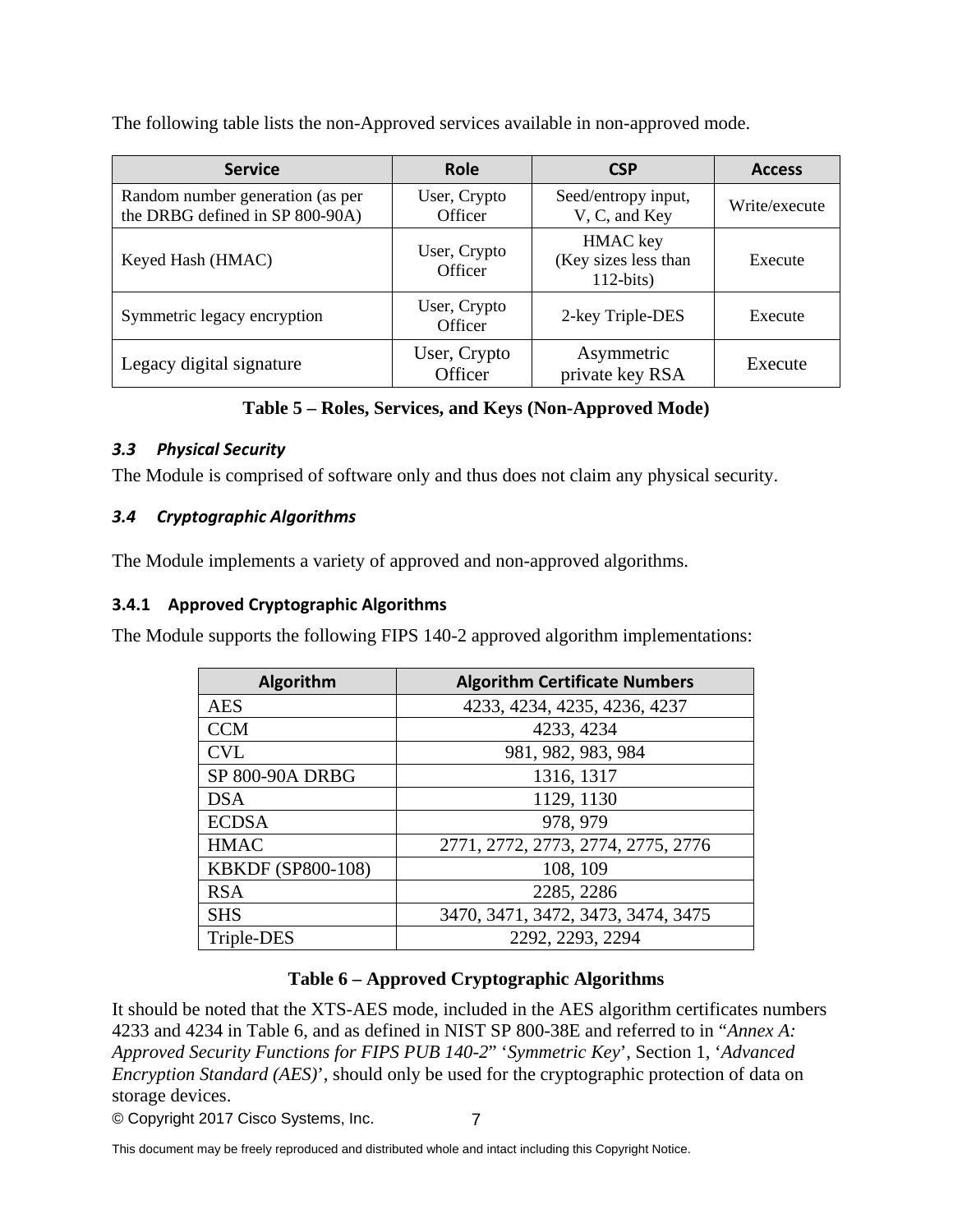#### <span id="page-9-0"></span>**3.4.2 Non-FIPS Approved Algorithms Allowed in FIPS Mode**

The Module supports the following non-FIPS approved algorithms which are permitted for use in the FIPS approved mode:

- Diffie-Hellman (key agreement; key establishment methodology provides between 112 and 219 bits of encryption strength)
- EC Diffie-Hellman (key agreement; key establishment methodology provides between 112 and 256 bits of encryption strength)
- RSA (key wrapping; key establishment methodology provides between 112 and 132 bits of encryption strength)
- MD5 (Per IG G.13 may be allowed in Approved mode of operation when used as part of an approved key transport scheme)

#### <span id="page-9-1"></span>*3.5 Cryptographic Key Management*

#### <span id="page-9-2"></span>**3.5.1 Key Generation**

The Module supports generation of DH, ECDH, FIPS 186-4 DSA, FIPS 186-4 RSA, and FIPS 186-4 ECDSA public-private key pairs. The Module employs a NIST SP 800-90A random number generator for creation of both symmetric keys and the seed for asymmetric key generation.

The entropy and seeding material for the NDRNG is provided to it by the external calling application (and not by the Module) which is outside the Module's logical boundary but contained within the Module's physical boundary. The minimum effective strength of the SP 800-90A DRBG seed is required to be at least 112 bits when used in a FIPS approved mode of operation, therefore the minimum number of bits of entropy requested when the Module makes a call to the SP 800-90A DRBG is 112. No assurance of the minimum strength of generated keys.

Module users (the external calling applications) shall use entropy sources which meet the security strength required for the random number generation mechanism as shown in SP 800- 90A, Table 2 (Hash\_DRBG, HMAC\_DRBG), and Table 3 (CTR\_DRBG)). This entropy is supplied by means of callback functions. Those functions must return an error if the minimum entropy strength cannot be met.

#### <span id="page-9-3"></span>**3.5.2 Key Storage**

Public and private keys are provided to the Module by the calling process, and are destroyed when released by the appropriate API function calls. The Module does not perform persistent storage of keys.

#### <span id="page-9-4"></span>**3.5.3 Key Access**

An authorized application as user (the Crypto-User) has access to all key data generated during the operation of the Module.

© Copyright 2017 Cisco Systems, Inc. 8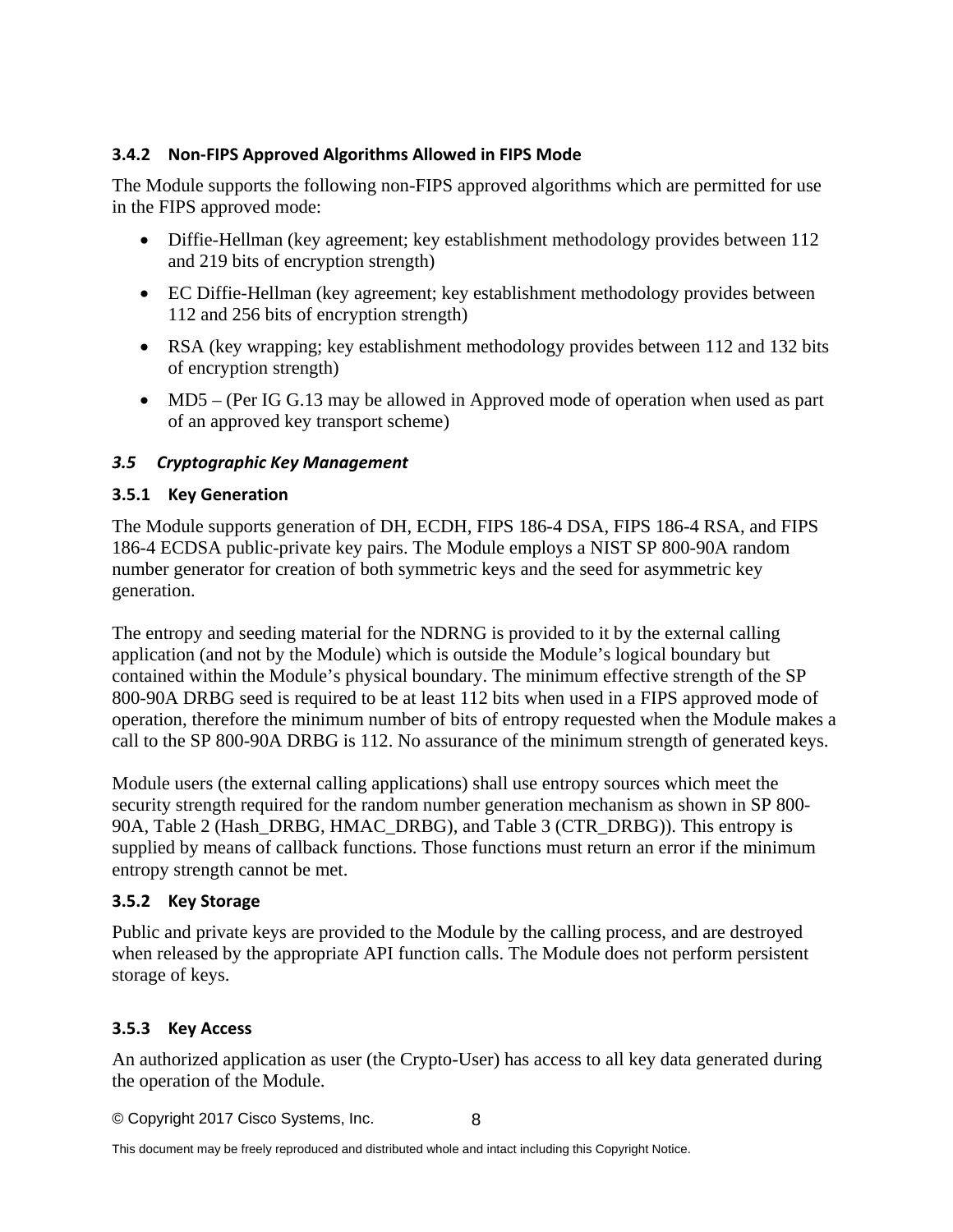#### <span id="page-10-0"></span>**3.5.4 Key Protection and Zeroization**

Keys residing in internally allocated data structures can only be accessed using the Module defined API. The operating system protects memory and process space from unauthorized access. Zeroization of sensitive data is performed automatically by API function calls for intermediate data items.

Only the process that creates or imports keys can use or export them. No persistent storage of key data is performed by the Module. All API functions are executed by the invoking process in a non-overlapping sequence such that no two API functions will execute concurrently.

All CSPs can be zeroized by power-cycling the Module (with the exception of the Software Integrity key). In the event Module power is lost and restored the consuming application must ensure that any AES-GCM keys used for encryption or decryption are re-distributed.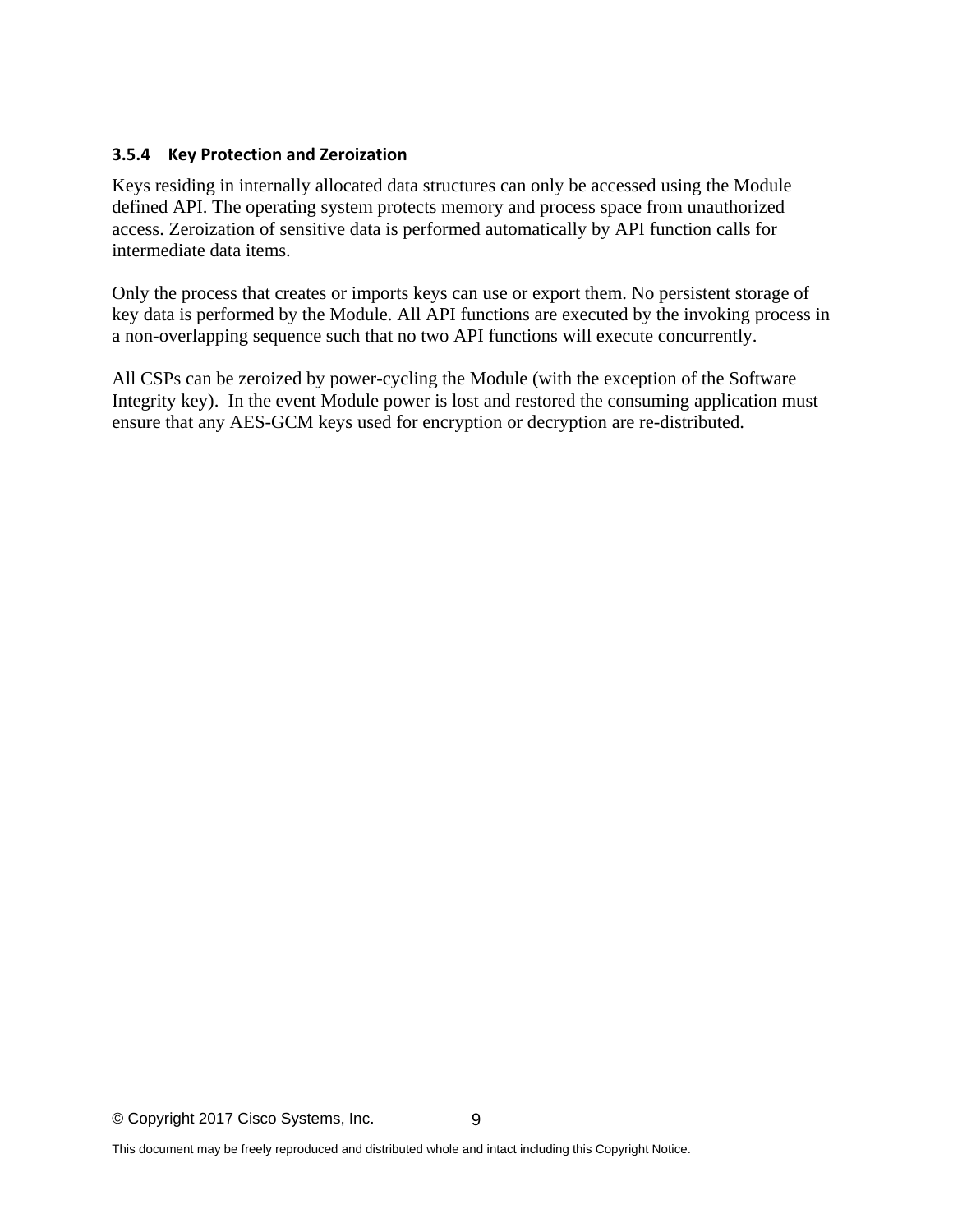| ID                                                  | Algorithm                                            | <b>Size</b>                                                                                                                                                              | <b>Description</b>                                                                                                                                                                             |
|-----------------------------------------------------|------------------------------------------------------|--------------------------------------------------------------------------------------------------------------------------------------------------------------------------|------------------------------------------------------------------------------------------------------------------------------------------------------------------------------------------------|
| Asymmetric Keys                                     | <b>RSA</b><br><b>DSA</b><br><b>ECDSA</b>             | RSA: 2,048, 3,072 bits<br>DSA: 2,048, 3,072 bits<br>ECDSA:<br>P-224, P-256, P-384, P-521,<br>K-233, K-283, K-409, K-571,<br>B-233, B-283, B-409, B-571                   | Used for signature<br>verification.<br>RSA: Also used for key<br>transport (where the size of<br>the modulus is greater than<br>or equal to 2048 bits)                                         |
| Asymmetric Keys                                     | <b>RSA</b><br><b>DSA</b><br><b>ECDSA</b>             | RSA: 2,048, 3,072 bits<br>DSA: 2,048, 3,072 bits<br>ECDSA:<br>P-224, P-256, P-384, P-521,<br>K-233, K-283, K-409, K-571,<br>B-233, B-283, B-409, B-571                   | Used for signature<br>generation with SHA-2 used<br>in key pair generation.<br>RSA: Also used for key<br>transport (where the size of<br>the modulus is greater than<br>or equal to 2048 bits) |
| Symmetric Keys                                      | <b>AES</b><br>Triple-DES                             | AES: 128, 192, 256 bits<br>AES-XTS: 256, 512 bits<br>Triple-DES: 128, 192 bits                                                                                           | Used for symmetric<br>encryption/decryption                                                                                                                                                    |
| Diffie-Hellman/<br>EC Diffie-Hellman<br>private key | DH<br><b>ECDH</b>                                    | DH: Public Key $-2,048-10,000$ bits<br>Private $Key - 224-512$ bits<br>ECDH:<br>P-224, P-256, P-384, P-521,<br>K-233, K-283, K-409, K-571,<br>B-233, B-283, B-409, B-571 | Used for key agreement                                                                                                                                                                         |
| Hash_DRBG                                           | <b>DRBG</b><br>(as per<br><b>NIST SP</b><br>800-90A) | $- V (440/888 \text{ bits})$<br>$-C (440/888 \text{ bits})$<br>- entropy input (The length of the<br>selected hash)                                                      | CSPs for Hash_DRBG as per<br><b>NIST SP 800-90A.</b>                                                                                                                                           |
| HMAC_DRBG                                           | <b>DRBG</b><br>(as per<br><b>NIST SP</b><br>800-90A) | $-V$ (160/224/256/384/512 bits)<br>$-$ Key (160/224/256/384/512 bits)<br>- entropy input (The length of the<br>selected hash)                                            | CSPs for HMAC_DRBG as<br>per NIST SP 800-90A.                                                                                                                                                  |
| <b>CTR_DRBG</b>                                     | <b>DRBG</b><br>(as per<br><b>NIST SP</b><br>800-90A) | $-V(128 \text{ bits})$<br>$-$ Key (AES 128/192/256)<br>- entropy input (The length of the<br>selected AES)                                                               | CSPs for CTR_DRBG as per<br><b>NIST SP 800-90A.</b>                                                                                                                                            |
| Keyed Hash key                                      | <b>HMAC</b>                                          | All supported key sizes for HMAC<br>(Key sizes must be a minimum of<br>$112-bits)$                                                                                       | Used for keyed hash                                                                                                                                                                            |
| Software Integrity<br>key                           | <b>HMAC</b>                                          | HMAC-SHA-1                                                                                                                                                               | Used to perform software<br>integrity test at power-on.<br>This key is embedded within<br>the Module.                                                                                          |

The Module supports the following keys and critical security parameters (CSPs):

© Copyright 2017 Cisco Systems, Inc.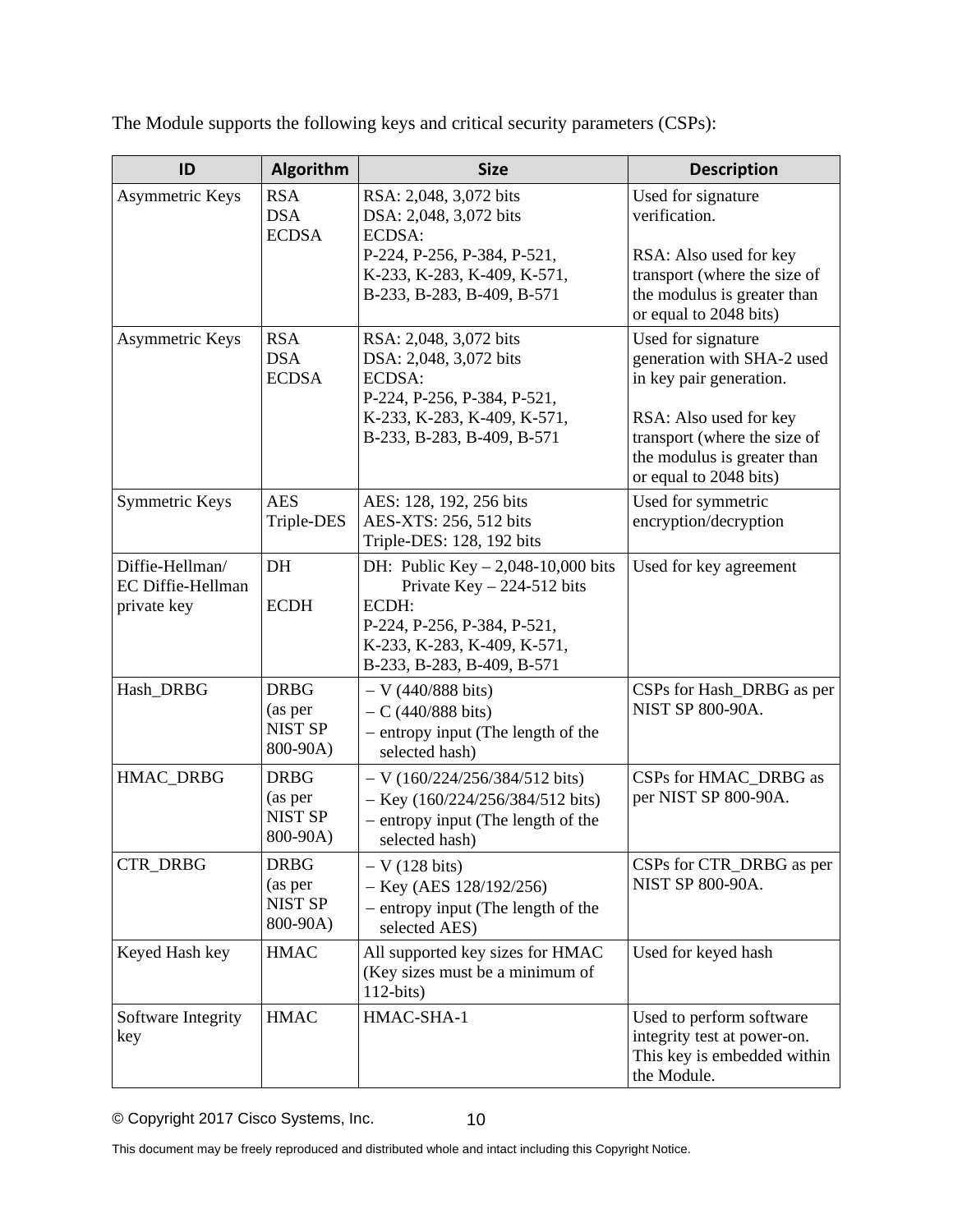| ID                                          | <b>Algorithm</b> | <b>Size</b>                    | <b>Description</b>                                                           |
|---------------------------------------------|------------------|--------------------------------|------------------------------------------------------------------------------|
| <b>SNMPv3 Session</b><br>Key                | <b>AES</b>       | AES: 128 bits                  | Derived via key derivation<br>function defined in SP800-135<br>KDF (SNMPv3). |
| <b>TLS Master Secret</b>                    | Shared<br>secret | 48 bytes of pseudo-random data | Derived via key derivation<br>function defined in SP800-135<br>KDF (TLS).    |
| SSHv2 Session Key                           | <b>AES</b>       | AES: 128, 192, 256 bits        | Derived via key derivation<br>function defined in SP800-135<br>KDF (SSH).    |
| <b>SKEYSEED</b>                             | Shared<br>secret | 160 bits                       | Derived via key derivation<br>function defined in SP800-135<br>KDF (IKEv2).  |
| <b>SKEYID</b>                               | Shared<br>secret | 160 bits                       | Derived via key derivation<br>function defined in SP800-135<br>KDF (IKEv2).  |
| <b>IKEv2</b> session<br>authentication key  | <b>HMAC</b>      | HMAC-SHA-1                     | Derived via key derivation<br>function defined in SP800-135<br>KDF (IKEv2).  |
| IKE <sub>v2</sub> session<br>encryption key | <b>AES</b>       | AES: 128, 192, 256 bits        | Derived via key derivation<br>function defined in SP800-135<br>KDF (IKEv2).  |

#### **Table 7 – Cryptographic Keys and CSPs**

#### <span id="page-12-0"></span>*3.6 Self-Tests*

 $\overline{a}$ 

The Module performs both power-up self-tests at Module initialization<sup>[1](#page-13-1)</sup> and continuous conditional tests during operation. Input, output, and cryptographic functions cannot be performed while the Module is in a self-test or error state as the Module is single threaded and will not return to the calling application until the power-up self-tests are complete. If the powerup self- tests fail subsequent calls to the Module will fail and thus no further cryptographic operations are possible.

<sup>&</sup>lt;sup>1</sup> The FIPS mode initialization is performed prior to the application invoking the FIPS\_mode\_set() function call (which returns a "1" for success and "0" for failure). Initialization is performed by an OS Loader on Module power up.

<sup>©</sup> Copyright 2017 Cisco Systems, Inc.

This document may be freely reproduced and distributed whole and intact including this Copyright Notice.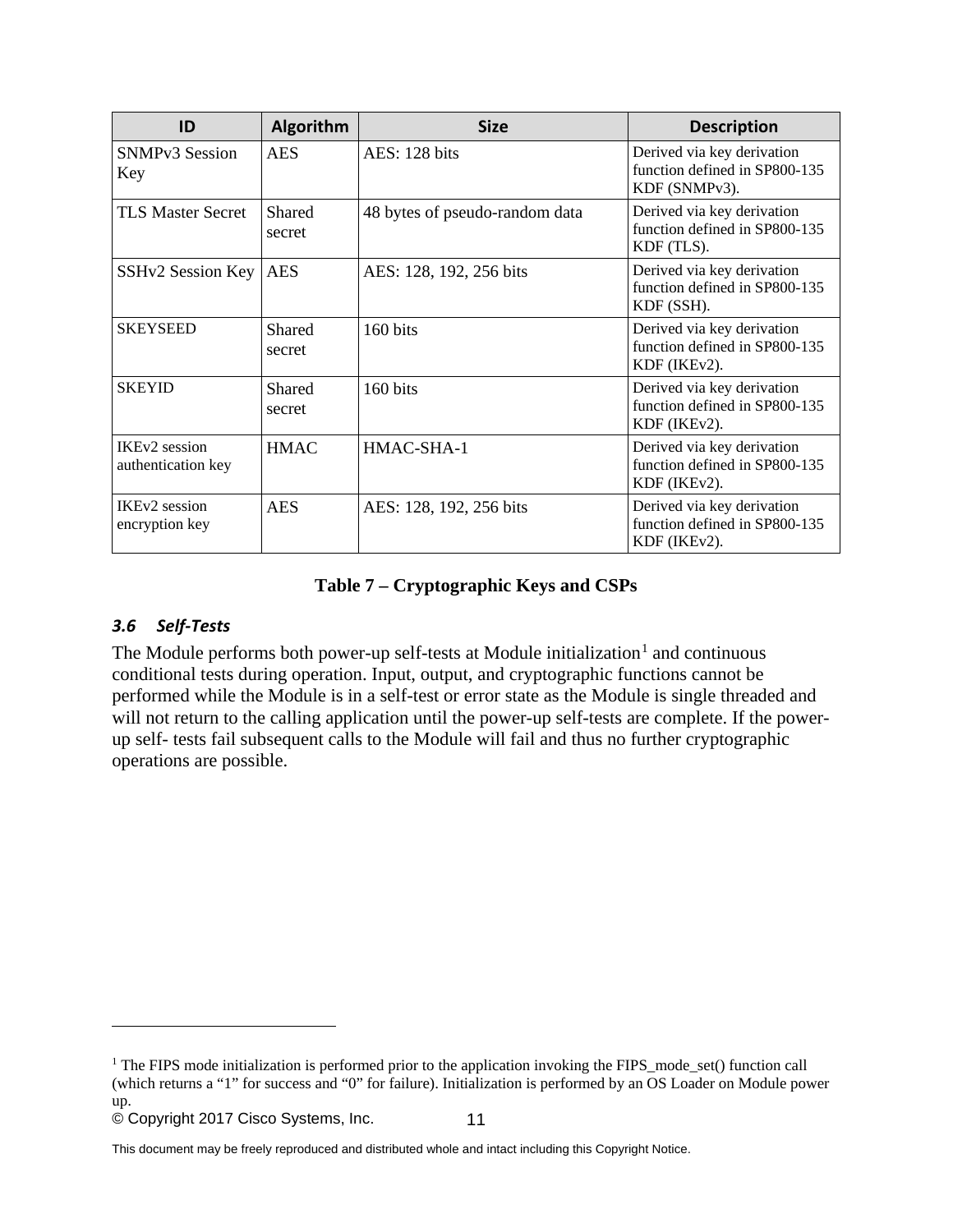#### <span id="page-13-0"></span>**Self-tests performed**

- POSTs
	- o AES Known Answer Test (Separate encrypt and decrypt)
	- o AES-CCM Known Answer Test (Separate encrypt and decrypt)
	- o AES-GCM Known Answer Test (Separate encrypt and decrypt)
	- o AES-CMAC Known Answer Test
	- o AES-XTS Known Answer Test (Separate encrypt and decrypt)
	- o SP 800-90A DRBG Known Answer Tests
		- HASH\_DRBG Known Answer Test
		- HMAC\_DRBG Known Answer Test
		- **CTR\_DRBG Known Answer Test**
	- o FIPS 186-4 DSA Sign/Verify Test
	- o FIPS 186-4 ECDSA Sign/Verify Test
	- o HMAC Known Answer Tests
		- HMAC-SHA1 Known Answer Test
		- HMAC-SHA224 Known Answer Test
		- HMAC-SHA256 Known Answer Test
		- HMAC-SHA384 Known Answer Test
		- HMAC-SHA512 Known Answer Test
	- o ECC CDH KAT
	- o FIPS 186-4 RSA Known Answer Test (Separate sign and verify)
	- o SHA-1 Known Answer Test
	- o Software Integrity Test (HMAC-SHA1)
	- o Triple-DES Known Answer Test (Separate encrypt and decrypt)
- Conditional tests
	- o Pairwise consistency tests for RSA, DSA, and ECDSA
	- o SP 800-90A DRBG Continuous random number generation tests
		- HASH\_DRBG Continuous random number generation test
		- HMAC\_DRBG Continuous random number generation test
		- **CTR\_DRBG Continuous random number generation test**
- Critical Function Tests (applicable to the DRBG, as per SP 800-90A, Section 11)
	- o Instantiate Test
	- o Generate Test
	- o Reseed Test
	- o Uninstantiate Test

<span id="page-13-1"></span>A single function call, *FIPS\_mode\_set()*, is required to enable the Module for operation in the FIPS 140-2 Approved mode. When the Module is in FIPS mode all security functions and cryptographic algorithms are performed in Approved mode.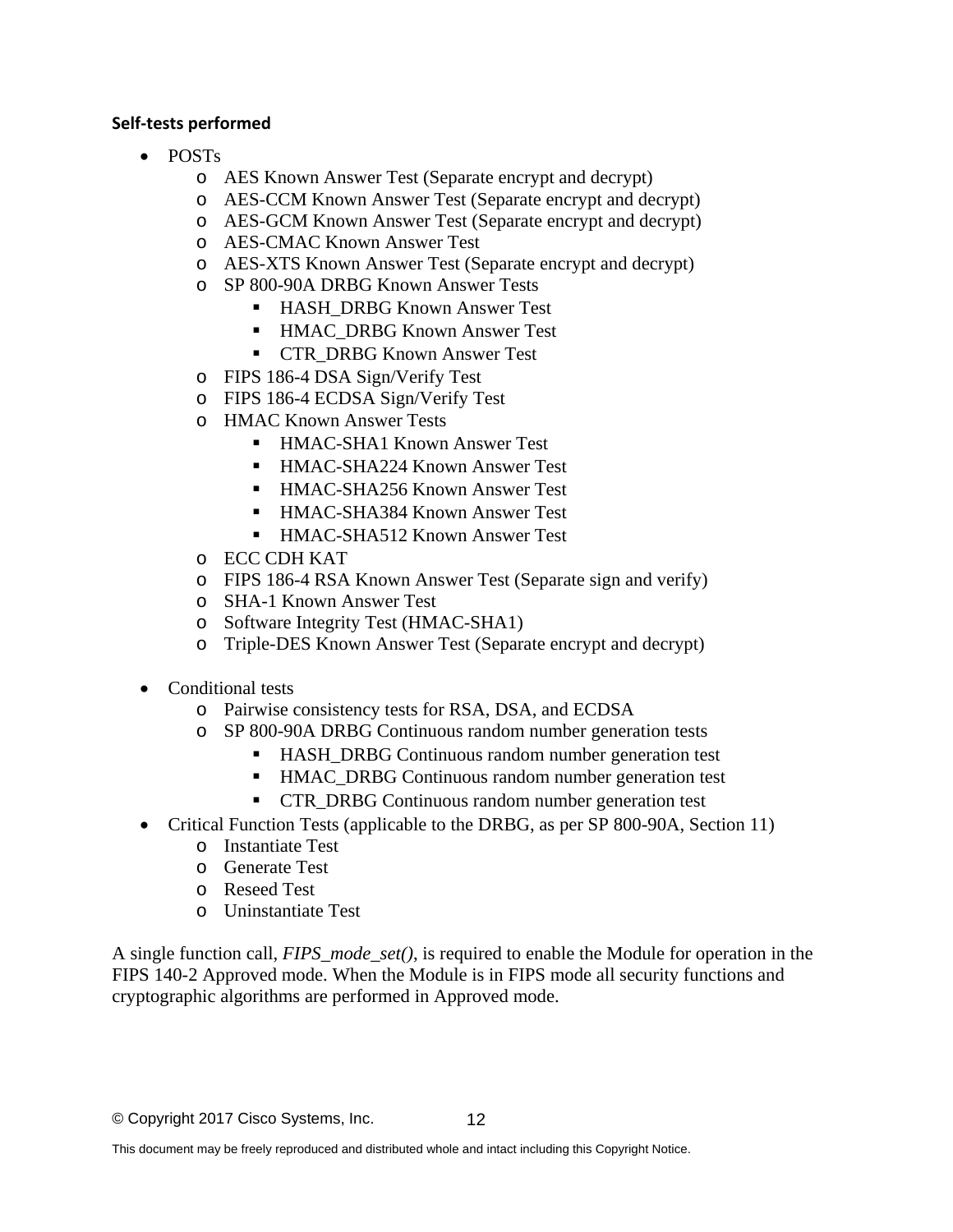FIPS mode can only be enabled after the application invokes the *FIPS\_mode\_set()* call which returns a "1" for success and "0" for failure. Interpretation of this return code is the responsibility of the host application. Prior to this invocation the Module has already gone through its initialization sequence.

The *FIPS\_mode\_set()* function checks that the initialization sequence and POSTs (performed by the OS Loader at Module power-up) have completed successfully. The initialization sequence starts with a check of the integrity of the runtime executable using a HMAC-SHA-1 digest computed at build time. If this computed HMAC-SHA-1 digest matches the stored known digest then the power-up self-tests, consisting of the algorithm specific Pairwise Consistency and Known Answer tests, are performed. If any component of the power-up self-test fails an internal global error flag is set to prevent subsequent invocation of any cryptographic function calls. Any such power-up self-test failure is a hard error that can only be recovered by reinstalling the Module<sup>[2](#page-15-3)</sup>. If all components of the power-up self-test are successful then the Module is in FIPS mode. This function call also returns a "1" for success and "0" for failure, and interpretation of this return code is the responsibility of the host application.

 $\overline{a}$ 

<sup>©</sup> Copyright 2017 Cisco Systems, Inc. 13 <sup>2</sup> The FIPS mode set() function could be re-invoked but such re-invocation does not provide a means of recovering from an integrity test or known answer test failure.

This document may be freely reproduced and distributed whole and intact including this Copyright Notice.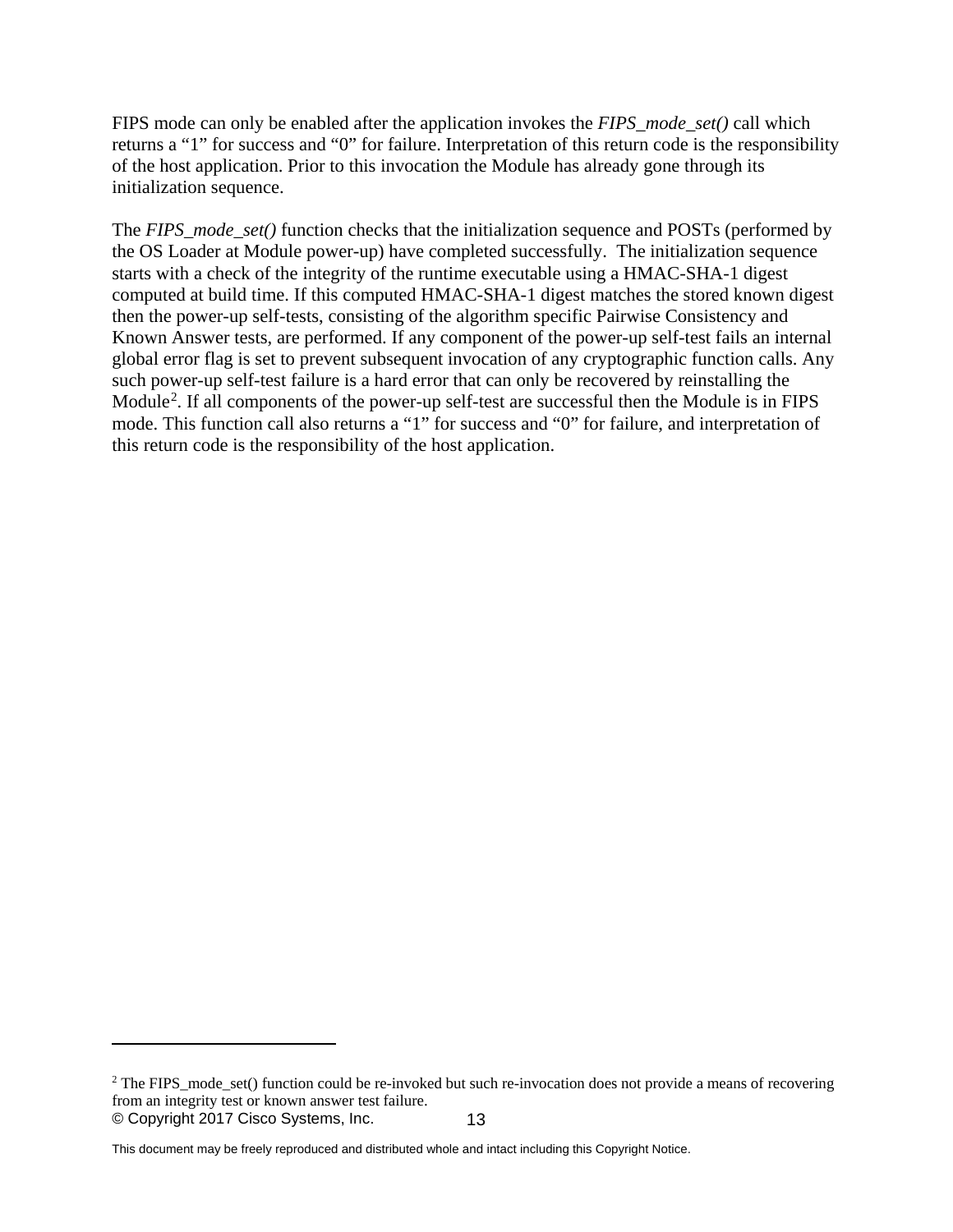# <span id="page-15-0"></span>**4 Secure Distribution and Operation**

#### <span id="page-15-1"></span>*4.1 Secure Distribution*

The Cisco FOM is intended only for use by Cisco personnel and as such is accessible only from the secure Cisco internal web site. Only authorized Cisco personnel have access to the Module.

#### <span id="page-15-2"></span>*4.2 Secure Operation*

 $\overline{a}$ 

The tested operating systems segregate user processes into separate process spaces. Each process space is an independent virtual memory area that is logically separated from all other processes by the operating system software and hardware. The Module functions entirely within the process space of the process that invokes it, and thus satisfies the FIPS 140-2 requirement for a single user mode of operation.

The Module is installed using one of the set of instructions in the 'CiscoSSL 6.2 FIPS Compliance Guide' document appropriate to the target system. A complete revision history of the source code from which the Module was generated is maintained in a version control database<sup>[3](#page-16-1)</sup>. The HMAC-SHA-1 of the Module distribution file as tested by the CSTL Laboratory is verified during installation of the Module file as described in the 'CiscoSSL 6.2 FIPS Compliance Guide' document.

The HMAC fingerprint of the validated distribution file is: 05184c2d26633c1ea1cdd4786ababdd09494467c

Upon initialization of the Module by the OS loader directly after Module power-up, the powerup self-tests will execute. Successful completion of the power-up self- tests ensures that the Module is operating in the FIPS mode of operation.

The self-tests are called when initializing the Module, or alternatively using the *FIPS\_selftest()* function call. Either of the aforementioned operations will enable the Module for operation in the FIPS 140-2 Approved mode. When the Module is in FIPS mode all security functions and cryptographic algorithms are performed in Approved mode.

<span id="page-15-3"></span><sup>©</sup> Copyright 2017 Cisco Systems, Inc. 14 <sup>3</sup> This database is internal to Cisco since the intended use of this crypto Module is by Cisco development teams.

This document may be freely reproduced and distributed whole and intact including this Copyright Notice.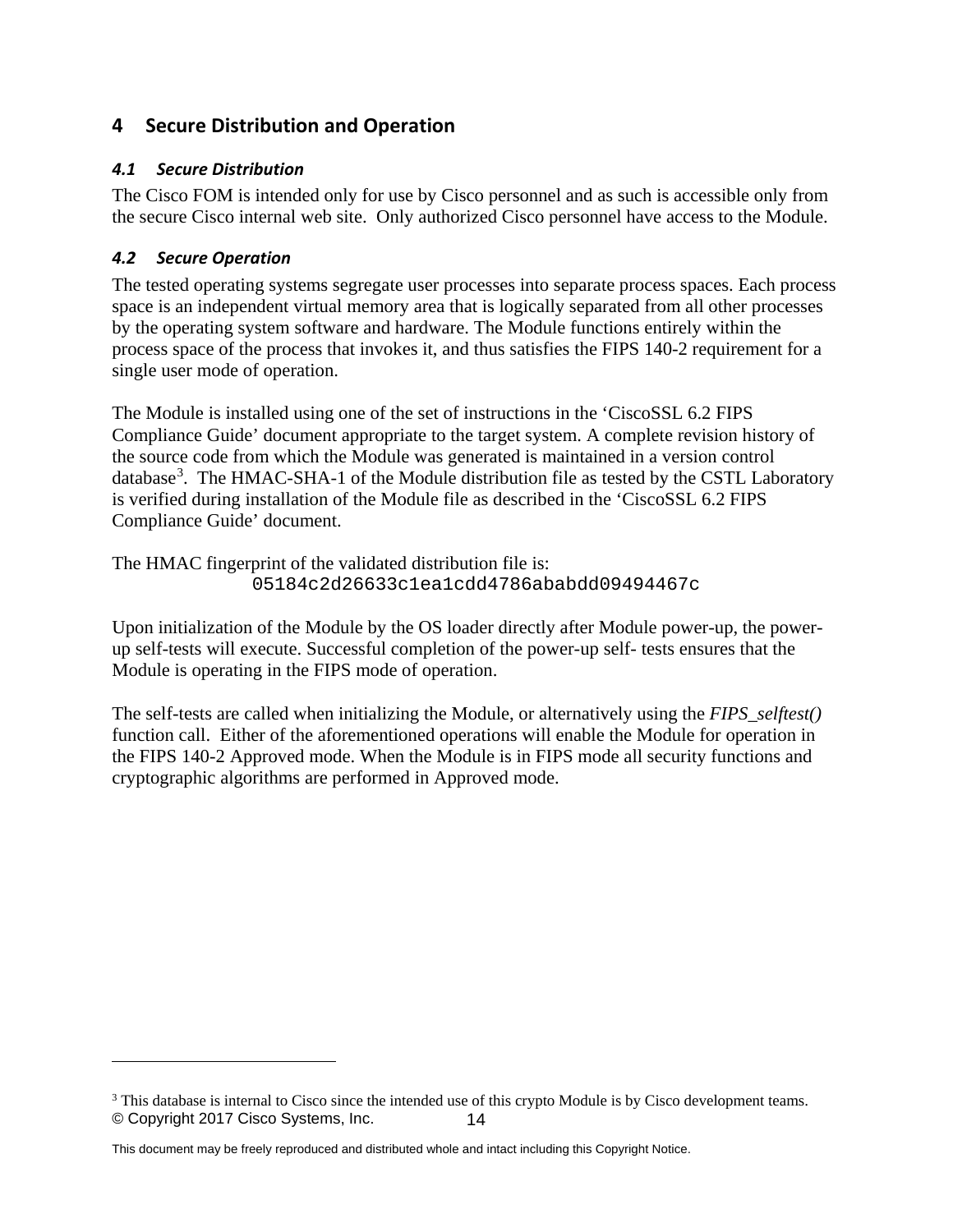| <b>Term</b>  | <b>Expansion / Definition</b>                                  |
|--------------|----------------------------------------------------------------|
| <b>AES</b>   | <b>Advanced Encryption Standard</b>                            |
| <b>API</b>   | <b>Application Program Interface</b>                           |
| <b>CAVP</b>  | Cryptographic Algorithm Validation Program                     |
| <b>CCM</b>   | Counter with Cipher Block Chaining-Message Authentication Code |
| <b>CDH</b>   | Cofactor Diffie-Hellman                                        |
| <b>CMAC</b>  | Cipher-Based Message Authentication Code                       |
| <b>CMVP</b>  | Cryptographic Module Validation Program                        |
| <b>CSE</b>   | Communications Security Establishment                          |
| <b>CSP</b>   | <b>Critical Security Parameter</b>                             |
| <b>CSTL</b>  | <b>Commercial Solutions Testing Laboratory</b>                 |
| <b>CTR</b>   | Counter                                                        |
| <b>CVL</b>   | <b>Component Validation List</b>                               |
| <b>DES</b>   | Data Encryption Standard                                       |
| DH           | Diffie-Hellman                                                 |
| <b>DRBG</b>  | Deterministic Random Bit Generator                             |
| <b>DSA</b>   | Digital Signature Algorithm                                    |
| <b>ECC</b>   | Elliptic Curve Cryptography                                    |
| <b>ECDH</b>  | Elliptic Curve Diffie-Hellman                                  |
| <b>ECDSA</b> | Elliptic Curve Digital Signature Algorithm                     |
| <b>FIPS</b>  | Federal Information Processing Standard                        |
| <b>FOM</b>   | FIPS Object Module                                             |
| <b>GCM</b>   | Galois/Counter Mode                                            |
| <b>HMAC</b>  | Hash Message Authentication Code                               |
| <b>HTTP</b>  | <b>Hyper Text Transfer Protocol</b>                            |
| <b>IKE</b>   | Internet Key Exchange                                          |
| <b>IPSec</b> | <b>Internet Protocol Security</b>                              |
| <b>KAT</b>   | <b>Known Answer Test</b>                                       |
| <b>KBKDF</b> | Key Based Key Derivation Function                              |
| <b>KDF</b>   | <b>Key Derivation Function</b>                                 |
| <b>MAC</b>   | <b>Message Authentication Code</b>                             |
| <b>MS</b>    | Microsoft                                                      |
| <b>NDRNG</b> | Non-deterministic RNG                                          |
| <b>NIST</b>  | National Institute of Standards and Technology                 |
| <b>OS</b>    | <b>Operating System</b>                                        |
| <b>POST</b>  | Power-On Self-Test                                             |
| <b>RSA</b>   | <b>Rivest Shamir and Adleman</b>                               |
| <b>SHA</b>   | Secure Hash Algorithm                                          |
| <b>SHS</b>   | <b>Secure Hash Standard</b>                                    |
| <b>SNMP</b>  | Simple Network Management Protocol                             |
| <b>SP</b>    | <b>Special Publication</b>                                     |
| <b>SRTP</b>  | Secure Real-time Transport Protocol                            |
| <b>SSH</b>   | <b>Secure Shell</b>                                            |

# <span id="page-16-0"></span>**Appendix A – Acronyms and Abbreviations**

<span id="page-16-1"></span>© Copyright 2017 Cisco Systems, Inc.